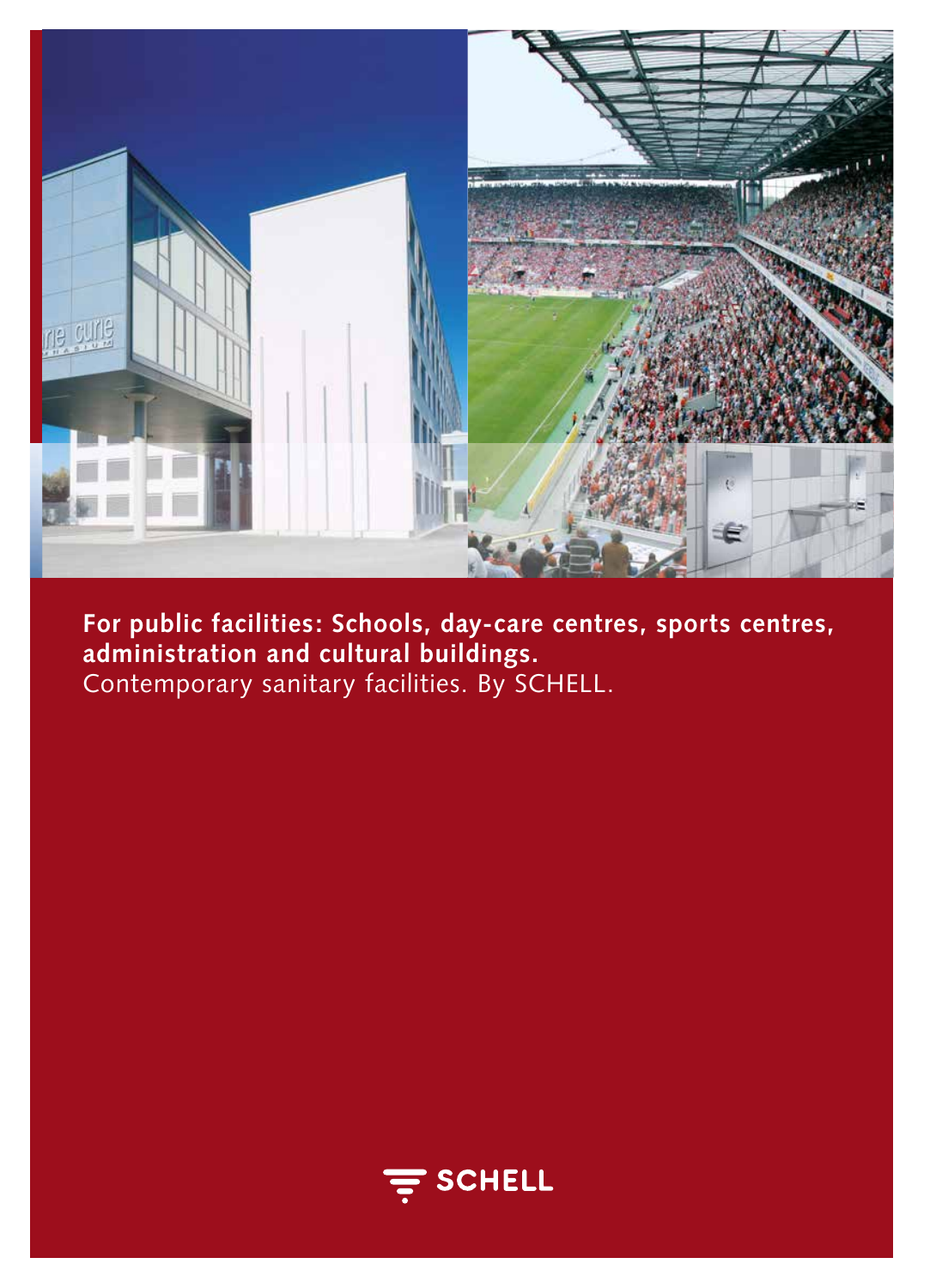





## **Valve technology and innovative solutions for public sanitary facilities.** By SCHELL.

#### **Forward-thinking renovations**

As a reliable partner for the sanitary industry, SCHELL looks back on nearly 90 years of experience in the design and manufacture of sanitary and heating fittings that meet real-world needs. High-quality basic materials and automated manufacturing processes are what ensures the quality of fittings "Made by SCHELL in Germany".

In communal facilities such as schools, nursery schools and day-care centres, as well as sports centres, administration and cultural buildings, sanitary fittings are often old and highly uneconomical or may even be defective.

### **Hygiene**

The continued use of such fittings is questionable for health reasons, since legacy facilities in particular carry a higher risk of Legionella bacteria and the dangers posed by stagnating water.

These fittings, some of which have already been in use for decades, no longer meet the demands of contemporary sanitary fittings – and it is no surprise that users often feel uncomfortable when forced to use them. Sanitary fittings and innovative solutions from SCHELL naturally meet the strict hygiene requirements set by the German Drinking Water Ordinance while offering the kinds of functionality expected by modern facility planners.

#### **Saving water**

As one of the leading manufacturers of building installation fittings, SCHELL produces modern sanitary fittings for wash basins, kitchens, showers, WCs and urinals. When compared with outdated equipment, these fittings can cut water consumption by up to 40 percent, depending on the area of use.

Examples for the use of these advanced sanitary fittings can be found on the following pages. Quality that counts. By SCHELL.

#### **SCHELL SWS & SSC**

We offer the innovative SCHELL SWS water management system to complement our modern fittings. SWS offers centralised networking and control (both wired and wireless) for all fittings in public sanitary facilities, to ensure optimum hygiene, superb water consumption efficiency and first-class facility management. With SMART.SWS, the innovative add-on to the SWS water management system, users get online access to analysis data plus key status messages and reports for any building – and whatever their current location.

The SCHELL Single Control SSC Bluetooth module is also the perfect solution for setting parameters on individual fittings.

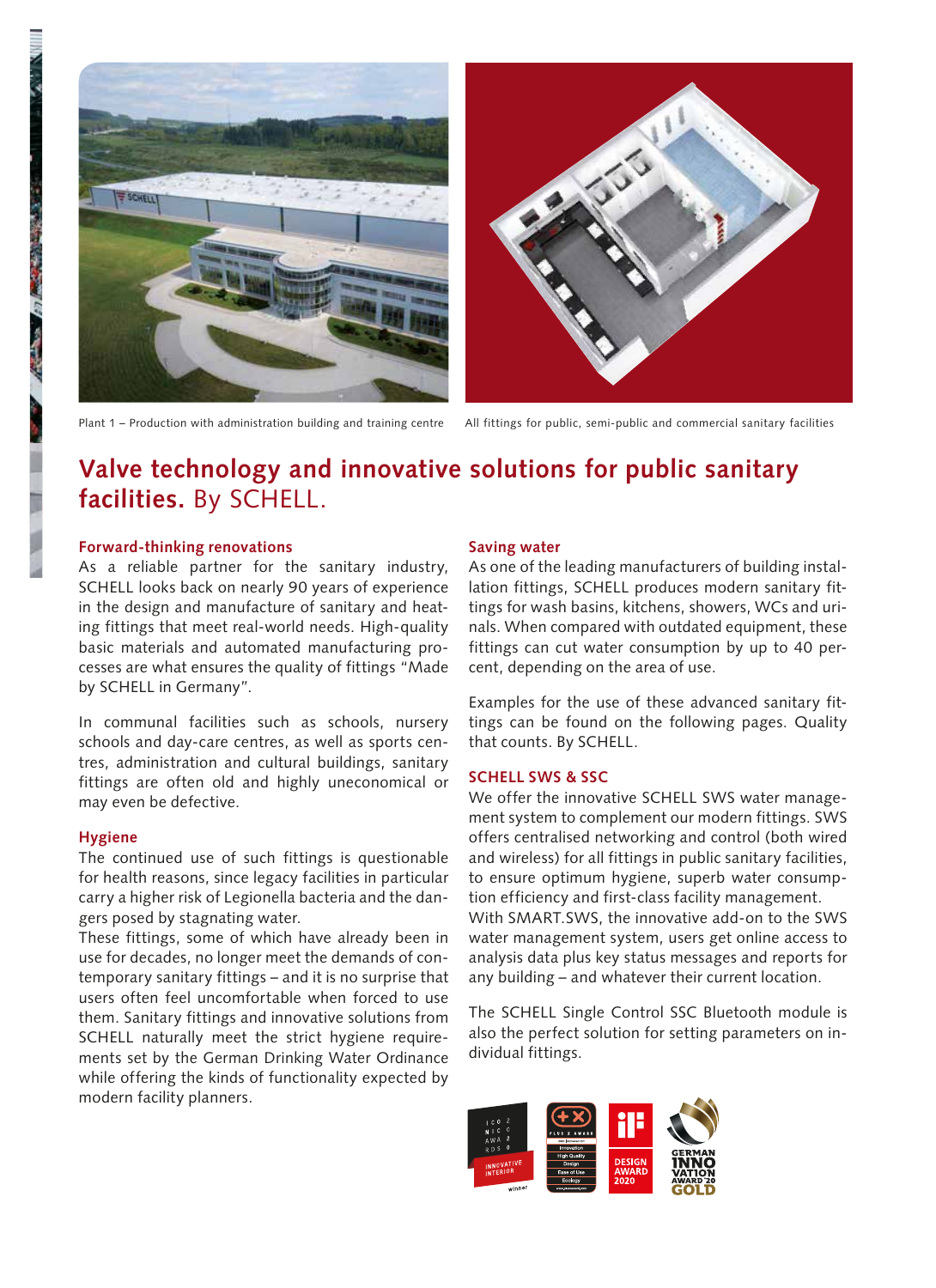### **Wash basin, kitchen taps**

- Contact-free infrared control ensures economical water delivery, hygiene and convenience
- Elegant all-metal design for superior protection against vandalism and robust operation
- Stagnation flush selectable every 24 h after the last use or every 24 h
- (XERIS E, PURIS E, CELIS E) • MODUS E selectable stagnation flush every 24 h
- Battery or mains operation (not WALIS-E, MODUS E wall outlet) simple battery replacement



#### Electronic washbasin tap **XERIS E-T**

- With thermostat and
- anti-scalding protection **•** High-pressure thermostat
- Max. flow rate 5 l/min
- (pressure-independent)
- Thermal disinfection
- SWS-ready
- SSC (Bluetooth®)-ready



**DESIGN PLUS** 

 available **•** Max. flow rate 5 l/min

Electronic washbasin tap

- (pressure-independent) • Thermal disinfection
- SWS-ready
- SSC (Bluetooth®)-ready



#### Electronic washbasin tap **CELIS E**

- Compact version for small- and medium-sized washbasins
- Max. flow rate 5 l/min
- (pressure-independent) • Thermal disinfection
- SWS-ready • SSC (Bluetooth®)-ready

# Electronic washbasin tap

**MODUS E**

**NEW**

- Compact version
- Adjustable hot water stop **•** Max. flow rate 3 l/min
- (pressure-independent)



#### Electronic washbasin tap **MODUS Trend E**

- Traditional design • High-pressure mixed
- water
- Max. flow rate 3 l/min (pressure-independent)

Electronic wall outlet tap

• For cold and pre-mixed

• Adjustable by means of short range reflex **•** Battery operation • Max. flow rate 5 l/min (pressure-independent) **Stagnation flush** • Thermal disinfection

• SSC (Bluetooth®)-ready

**WALIS E** 

water

**•** SWS-ready

- Self-closing Activation for significant water savings
- All-metal design is elegant, yet robust
- Manual or electronic actuation





#### Self-closing washbasin tap **XERIS SC**

- For mixed water, premixed water or cold water
- Easy flow time adjustment Temperature control in
- operating button **•** Max. flow rate 5 l/min (pressure-independent)



Self-closing washbasin tap

- ment • Temperature control in
- operating button **•** Max. flow rate 5 l/min (pressure-independent)



#### Self-closing washbasin tap **PETIT SC HD-K**

- For cold and pre-mixed water
- Adjustable flow time, factory-set to approx. 7 s
- Max. flow rate 5 l/min (pressure-independent)



#### Electronic concealed washbasin tap **LINUS E**

- For mixed water, premixed water or cold water
- short range reflex
- operation
- (pressure-independent) • Stagnation flush
- Thermal disinfection
- SWS-ready
- SSC (Bluetooth®)-ready
- -
- Manual actuation and automatic closing function (SC) • Standards-compliant operation with stagnation flush (Electronics)
- High-quality and resistant to vandalism • Maximum user hygiene
- Theft-safe flow regulator



#### Electronic exposed washbasin tap **VITUS VW-E-T**

- With thermostat
- Available in different draw-off tap lengths
- Stagnation flush
- Thermal disinfection
- SWS-ready with VITUS
- bus extender SSC-ready with VITUS
- Bluetooth® module

Self-closing exposed washbasin tap

- **VITUS VW-C-T** • With thermostat
- Available in different draw-off tap lengths
- Stagnation flush
	- Thermal disinfection **•** SWS-ready with VITUS
	- bus extender SSC-ready with VITUS Bluetooth® module



#### Electronic wall outlet tap **MODUS E**

- For cold or pre-mixed water
- Available with 187 and 230 mm reach
- Stagnation flush **•** Max. flow rate 3 l/min (pressure-independent)



#### Self-closing wall outlet tap **PETIT SC**

- For cold or pre-mixed water
- Variable draw-off outlet using extension sets (accessories)
- Max. flow rate 5 l/min (pressure-independent)

#### Electronic kitchen tap **GRANDIS E**

• For mixed water Swiveling outlet

**NEW**

- (lockable) • Adjustable by means of
- short range reflex **•** Triggering via infrared or
- single lever **•** Max. flow rate 8.5 l/min
	- (electronic actuation) Stagnation flush
- SWS-ready
- SSC (Bluetooth®)-ready

• Adjustable by means of **•** Mains or battery **•** Max. flow rate 5 l/min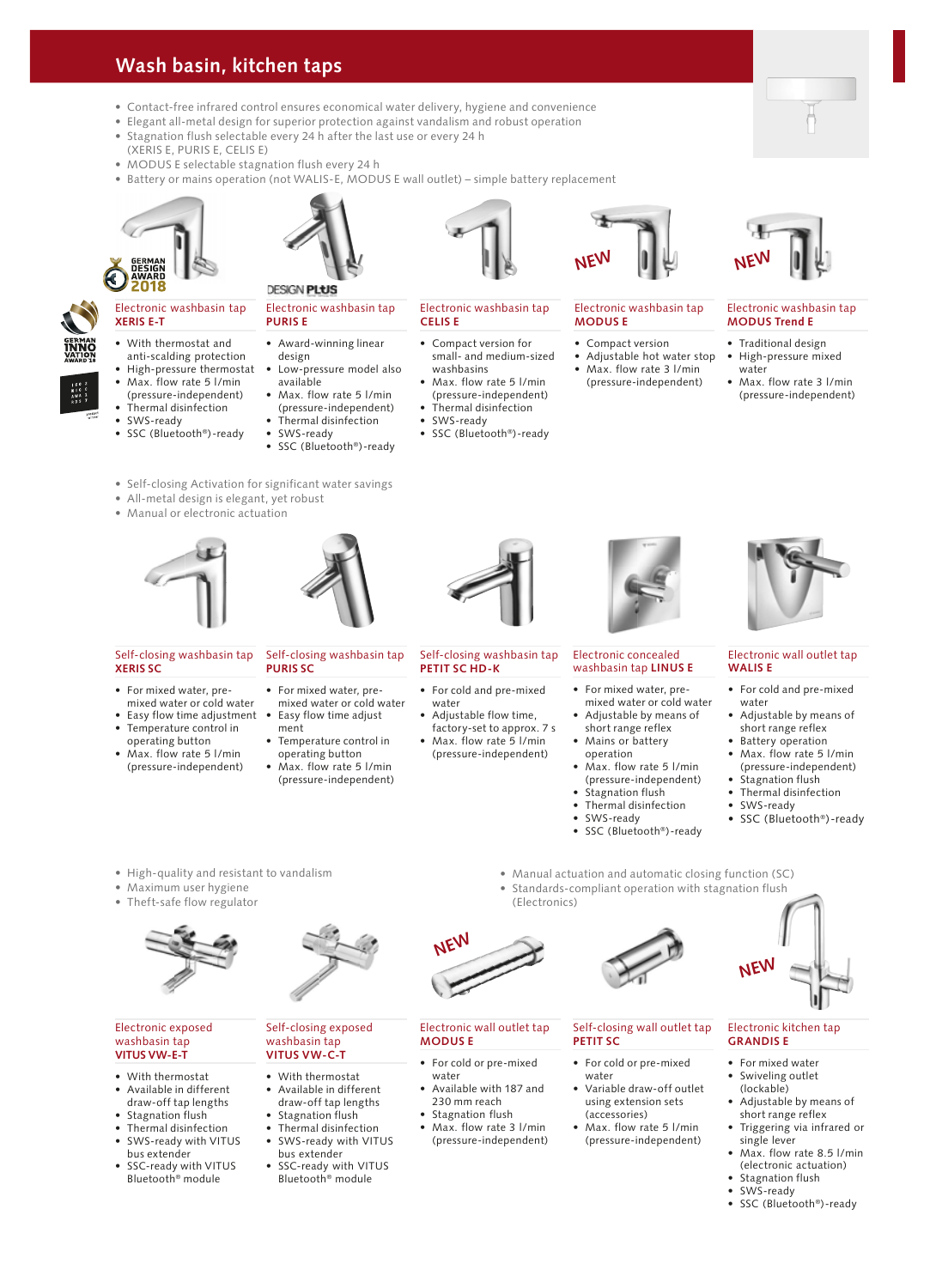### **Shower fittings**

- Clean-cut style plus optimum functionality
- Easy to clean and durable
- Finishes: chrome, stainless steel
- Self-closing function for economical water usage
- Isolating valve, pre-filter, backflow preventer



#### Concealed shower fitting **LINUS D-C-T**

- Splash-proof CVD-Touch electronics
- Thermostat for precise temperature adjustment
- Hot water stop at 38 °C
- Stagnation flush
- Thermal disinfection
- SWS-ready
- SSC (Bluetooth®)-ready



#### Concealed shower fitting **LINUS D-C-M**

- Splash-proof CVD-Touch electronics • For mixed water
- Stagnation flush
- Battery operation
- SWS-ready
- SSC (Bluetooth®)-ready

# Concealed shower fitting

### • For mixed water,

- pre-mixed water or cold water
	-
- 

# **LINUS D-SC-M, D-SC-V**

- -
- 
- SWS-ready
- SSC (Bluetooth®)-ready

## **VITUS VD-SC-M**

• For mixed water • Optional thermal

- Integrated anti-scalding protection for all fittings with thermostatic control
- Top or bottom connection
- Accessories: shower kit, exposed shower set, outlet elbow
- With proven self-closing shower fitting technology



#### Concealed shower fitting **LINUS D-SC-T**

- Thermostat for precise temperature adjustment
- Hot water stop at 38 °C
- Thermal disinfection



#### Concealed shower fitting **LINUS Basic D-SC-T**

- Designed for the toughest of working environments
- Thermostat for precise temperature adjustment
- Hot water stop at 38 °C
- Thermal disinfection



#### Exposed shower head **COMFORT Flex**

- Vandal-resistant shower head, with soft stream and anti-limescale burls • Adjustable tilt angle
	- $12 32^{\circ}$
- Robust aluminium body with high-quality anodised surface • Sophisticated technology and pivoting front panel • High-quality stainless steel with a brushed finish
	- Pivoting front panel for easy installation and servicing

make installation and maintenance easier



- Thermostat for precise temperature adjustment
- Optional thermal disinfection function
- Stagnation flush • Splash-proof CVD-Touch
- electronics SWS-ready
- SSC (Bluetooth®)-ready



#### Shower panel **LINUS DP-SC-M**

• For mixed water

#### Shower panel **LINUS Trend DP-SC-M**

- Self-closing, mixed water
- With integrated SCHELL shower fitting
- Tried-and-tested SC technology
- Prepared for connections from
- the wall, as well as connection lines from above/the ceiling



#### Shower panel **LINUS Trend DP-SC-T-H**

- Self-closing thermostat
- With integrated SCHELL shower fitting
- Anti-scalding protection
- With 3-way adjustable hand shower and modern shower hose

 $\sqrt{4}$ 



Concealed shower fitting **LINUS Basic D-C-T**

electronics

• Designed for the toughest of working environments • Splash-proof CVD-Touch

Thermostat for precise temperature adjustment • Hot water stop at 38 °C Stagnation flush • Thermal disinfection • SWS-ready

• SSC (Bluetooth®)-ready

## **VITUS VD-C-T**

- Thermostat for precise temperature adjustment
- Optional thermal
- disinfection function Stagnation flush
- Splash-proof CVD-Touch
- electronics
- 
- Exposed shower fitting

# Exposed shower fitting

- 
- disinfection function

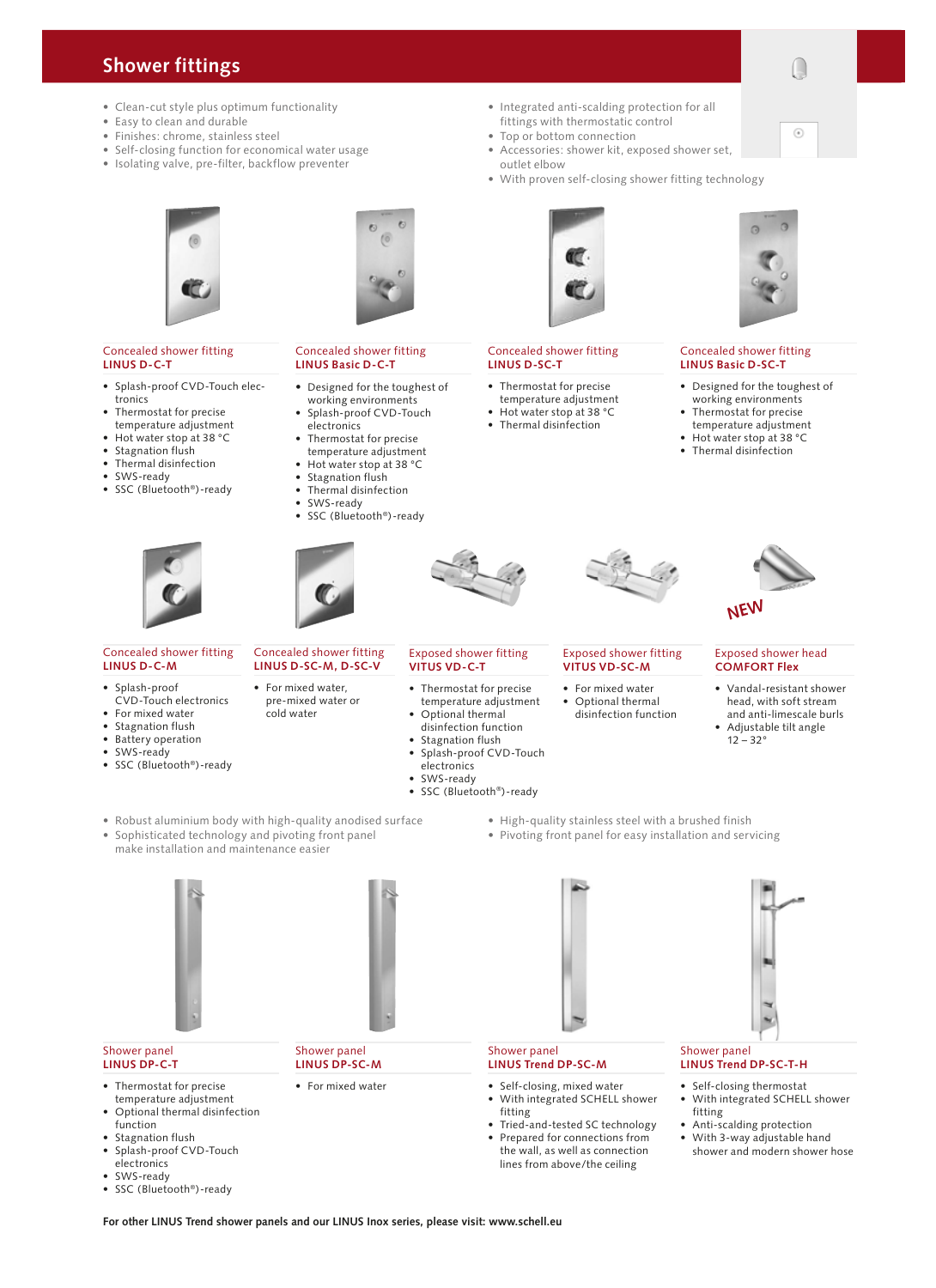### **WC flush systems**

- High flushing performance
- Operational reliability guaranteed by innovative cartridge design
- Automatic nozzle cleaning needle
- Robust all-metal design
- Also with a service isolating valve





#### Exposed WC flush valve **SCHELLOMAT Silent Eco**

- Brass push buttons for dual flush
- Demand-based usage saves water



• Brass push button for single flush



#### Exposed WC flush valve **SCHELLOMAT**

• Solid brass lever for single flush volume



• With holder and connection hose

- Robust concealed flush valve with reliable cartridge design
- Operating panel in plastic or metal
- Finishes: chrome, alpine white, stainless steel





#### WC module **MONTUS** / concealed WC flush valve **COMPACT II**

- For wall-mounted WCs with a COMPACT II concealed WC flush valve
- Flush triggered by the EDITION and AMBITION WC operating panels

#### WC operating panels **EDITION / EDITION Eco 100**

- Operating panel with pushbuttons for single flush/dual flush
- Also available in a design for shallow installation depths (EDITION Eco 100)



#### WC control **EDITION E / EDITION E Manual**

- 
- Mains or battery operation
- Manual actuation for
- EDITION E Manual
- 
- 

- WC cistern in the module
- Designs for drywall and masonry installation





#### WC module **MONTUS**

- For all SCHELL cistern operating panels
- Pre-assembled SCHELL cistern Stagnation flush controlled via SWS or SSC (MONTUS Flow WC module)

#### Cistern **WC operating panel MONTUS TOWER**

- Dual flush
- Front panel: ABS
- Finishes:chrome, matt chrome, white

#### Cistern **WC operating panel MONTUS KONKAV**

- Dual flush
- 
- Finishes:chrome, matt chrome, white



#### Cistern **WC operating panel MONTUS FIELD E**

- Contact-free dual flush
- Manual actuation possible in the event of power failure
- Front panel: die-cast zinc
- Finish: chrome



• Front panel: ABS

Hand shower

## **Bidets**

- 
- Contact-free triggering using
- infrared sensors
- 
- - SWS-ready
	- SSC (Bluetooth®)-ready



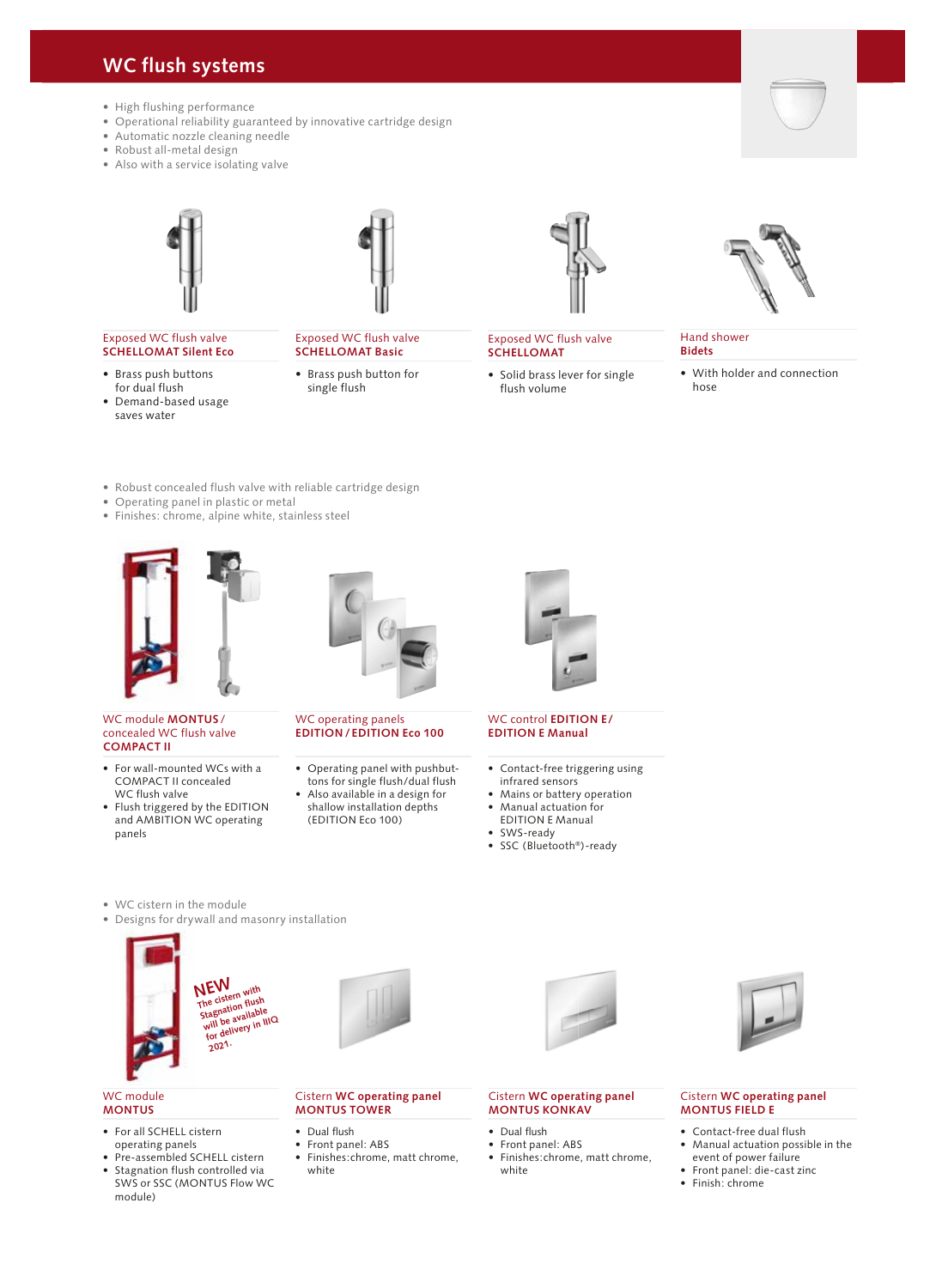### **Urinal flush systems**

• Robuste Ganzmetallausführung





#### Exposed urinal flush valve **SCHELLOMAT Basic**

- Plastic cartridge for high operational reliability
- Brass push button
- Adjustable flush volume, 1–6 l

#### Exposed urinal flush valve **SCHELLTRONIC**

- Contact-free for improved convenience and hygiene
- Flush time: adjustable from 1 to 15 seconds
- Stagnation flush every 24 hours
- With service isolating valve
- SSC (Bluetooth®)-ready
- Robust concealed flush valve
- Reliable self-closing cartridge design or electronic solenoid valve
- One roughing-in set for all applications
- Operating panels in plastic or metal
- Finishes: chrome, alpine white, stainless steel





#### Urinal module **MONTUS /**  concealed urinal flush valve **COMPACT II**

- Module for stud partition/ exposed installation
- Low-noise concealed urinal flush valve

#### Operating panel **EDITION**

- Manual actuation
- Front panel: plastic or
- stainless steel

Urinal control **RETROFIT LC**

• Suitable for retrofitting • Universal siphon flush control<br>• Corrosion-resistant sensor for • Corrosion-resistant sensor for accurate user detection • Vandal-proof installation

- alpine white, stainless steel
- Invisible urinal control system
- Vandal-proof installation behind the sanitary ceramics or in other areas out of the sight of users
- Economical water consumption with a stadium program
- Flush stop if waste pipe is blocked



#### Urinal control **COMPACT LC**

- Universal siphon flush control
- Corrosion-resistant sensor for
- accurate user detection • Vandal-proof installation
- Suitable for all urinals even
- stainless steel

- 
- 
- Finishes: chrome,
- 



#### Urinal control **EDITION E**

- Contact-free infrared urinal control system
- With 24 h hygiene flush
- Front panel: plastic or stainless steel
- Finishes: chrome, alpine white, stainless steel
- SWS-ready
- SSC (Bluetooth®)-ready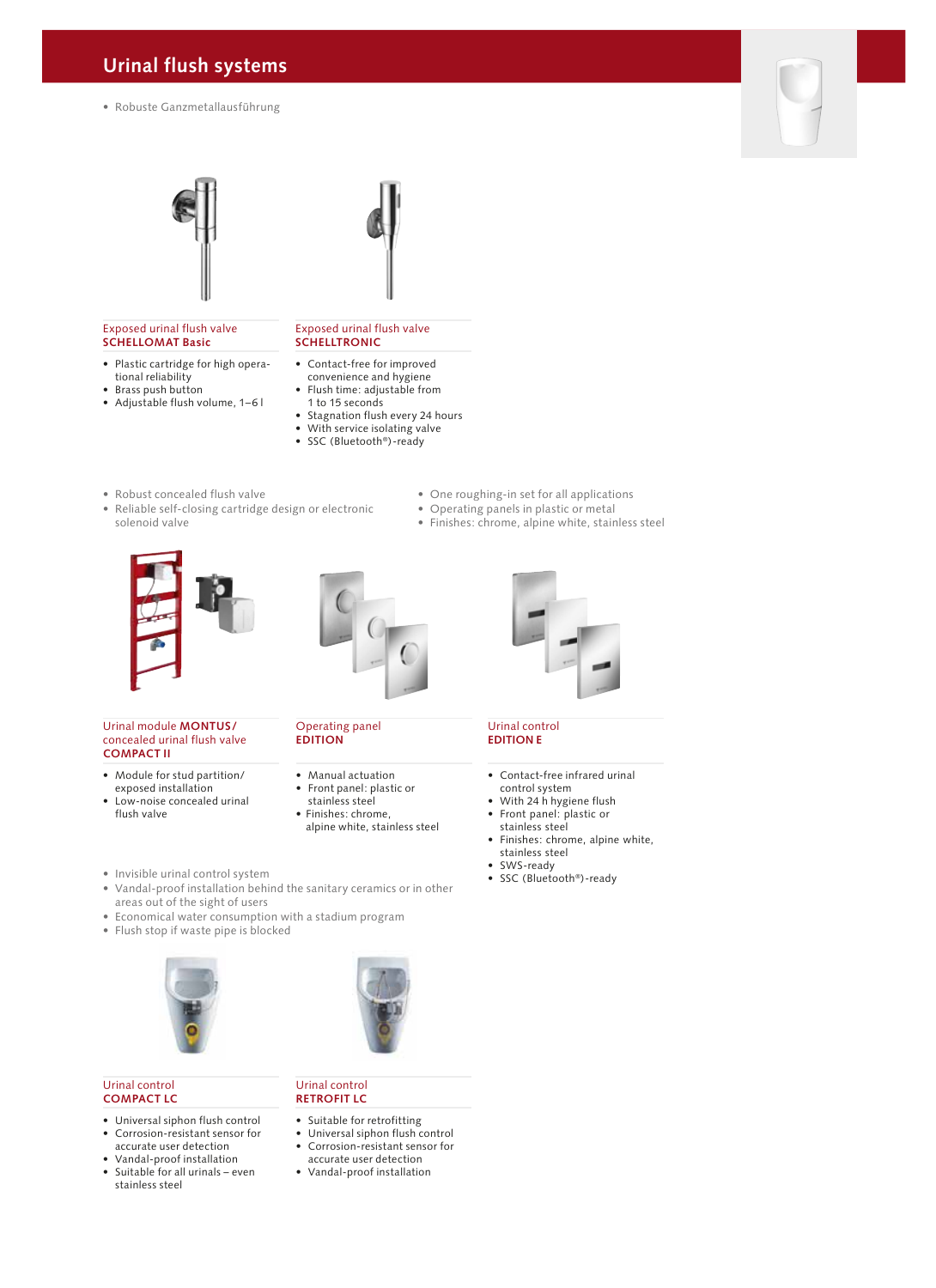

#### Angle valve with regulating function **COMFORT**

- DIN angle valve with regulating function and COMFORT handle
- Fast assembly with a self-sealing connection thread (ASAG easy)
- Long-lasting smooth actuation



#### Angle valve with regulating function **COMFORT** and filter

- DIN angle valve with regulating function and COMFORT handle
- Filter: mesh gauge 250 µm
- Fast assembly with a self-sealing connection thread (ASAG easy)
- Long-lasting smooth actuation



#### Combination angle valve **COMFORT**

- With COMFORT handle and grease chamber head part
- With backflow preventer (Backflow preventer, DIN EN
- 1717: EB-type)
- Long push rod and push rosette Ø 54 mm
- Hose screw connection



#### Angle valve thermostat

- Limits max. temperature on wash basin taps
- Anti-scalding protection in the event of the cold water supply failing
- Thermal disinfection option

### **SCHELL SWS Water Management System**



SCHELL SWS is the first water management system able to offer wired and wireless control of all fittings in public sanitary facilities.

### **Your advantages**

- Safe: centrally controlled hygiene flush and thermal disinfection
- Efficient: targeted control of water quantities, optimised energy consumption with central building control system integration
- User-friendly: intuitive operation via industrystandard Windows PCs, tablets and smart phones
- Versatile: functions for analysis and complete documentation, room layout creation, group

creation and much more.

- Intelligent: centralised control via water management server and mesh wireless network
- Practical: simplicity ensured by few components

### **SCHELL SMART.SWS**

### WORLDWIDE ACCESS TO PROFESSIONAL WATER **MANAGEMENT**

With the innovative SCHELL SMART.SWS extension, users can now keep an eye on water consumption and legally compliant use in their buildings at any time – and wherever they are in the world.